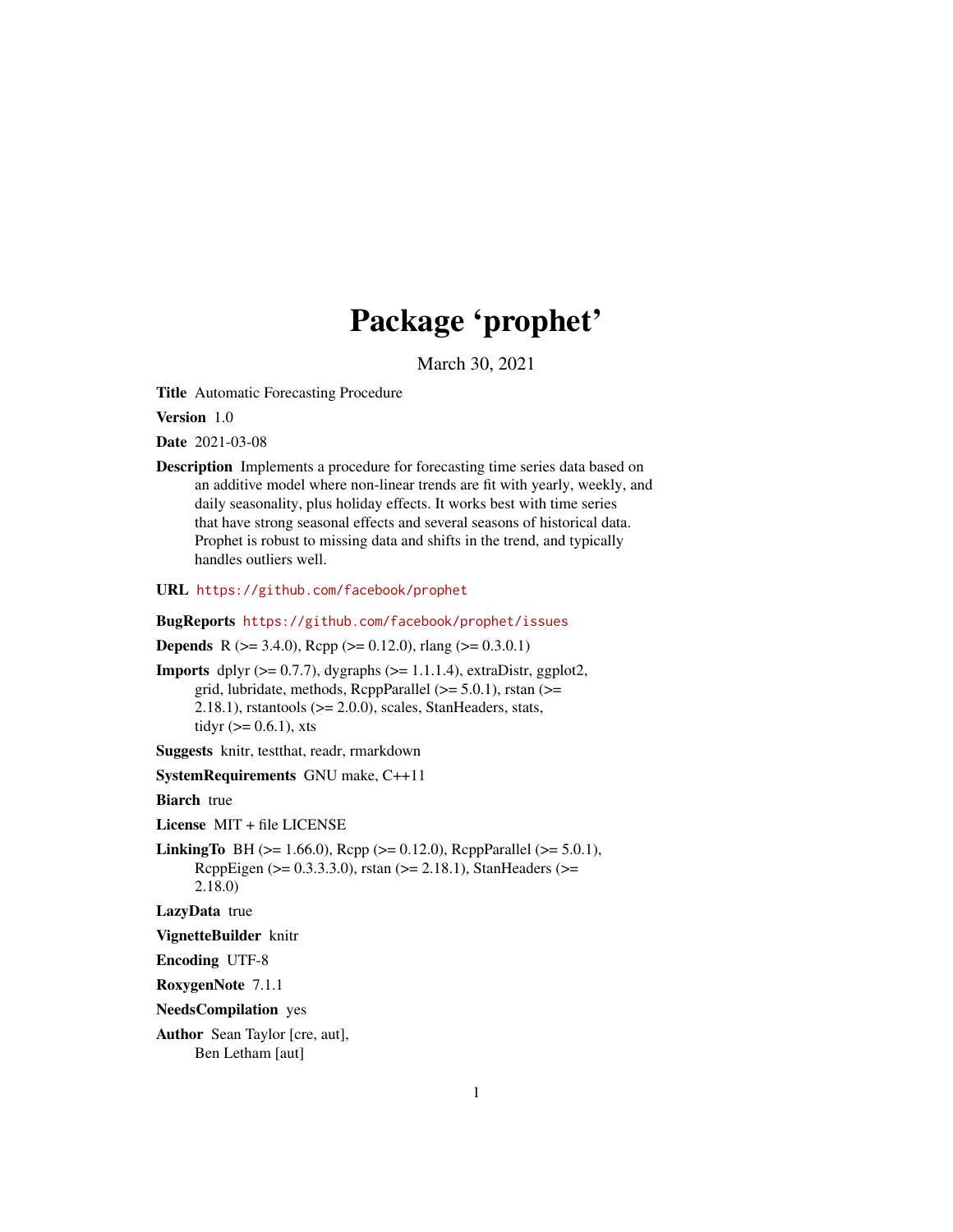<span id="page-1-0"></span>Maintainer Sean Taylor <sjtz@pm.me> Repository CRAN Date/Publication 2021-03-30 12:10:07 UTC

# R topics documented:

|       |                                                                                                                                       | $\overline{4}$ |
|-------|---------------------------------------------------------------------------------------------------------------------------------------|----------------|
|       |                                                                                                                                       |                |
|       | $\text{dyplot}, \text{proplet} \dots \dots \dots \dots \dots \dots \dots \dots \dots \dots \dots \dots \dots \dots \dots \dots \dots$ | -6             |
|       |                                                                                                                                       |                |
|       |                                                                                                                                       |                |
|       |                                                                                                                                       |                |
|       |                                                                                                                                       |                |
|       |                                                                                                                                       |                |
|       |                                                                                                                                       |                |
|       |                                                                                                                                       |                |
|       |                                                                                                                                       |                |
|       |                                                                                                                                       |                |
|       |                                                                                                                                       |                |
|       |                                                                                                                                       |                |
|       |                                                                                                                                       |                |
|       |                                                                                                                                       |                |
| Index |                                                                                                                                       | 19             |

add\_changepoints\_to\_plot

*Get layers to overlay significant changepoints on prophet forecast plot.*

# Description

Get layers to overlay significant changepoints on prophet forecast plot.

# Usage

```
add_changepoints_to_plot(
 m,
  threshold = 0.01,
 cp_color = "red",
  cp_linetype = "dashed",
 trend = TRUE,...
\mathcal{L}
```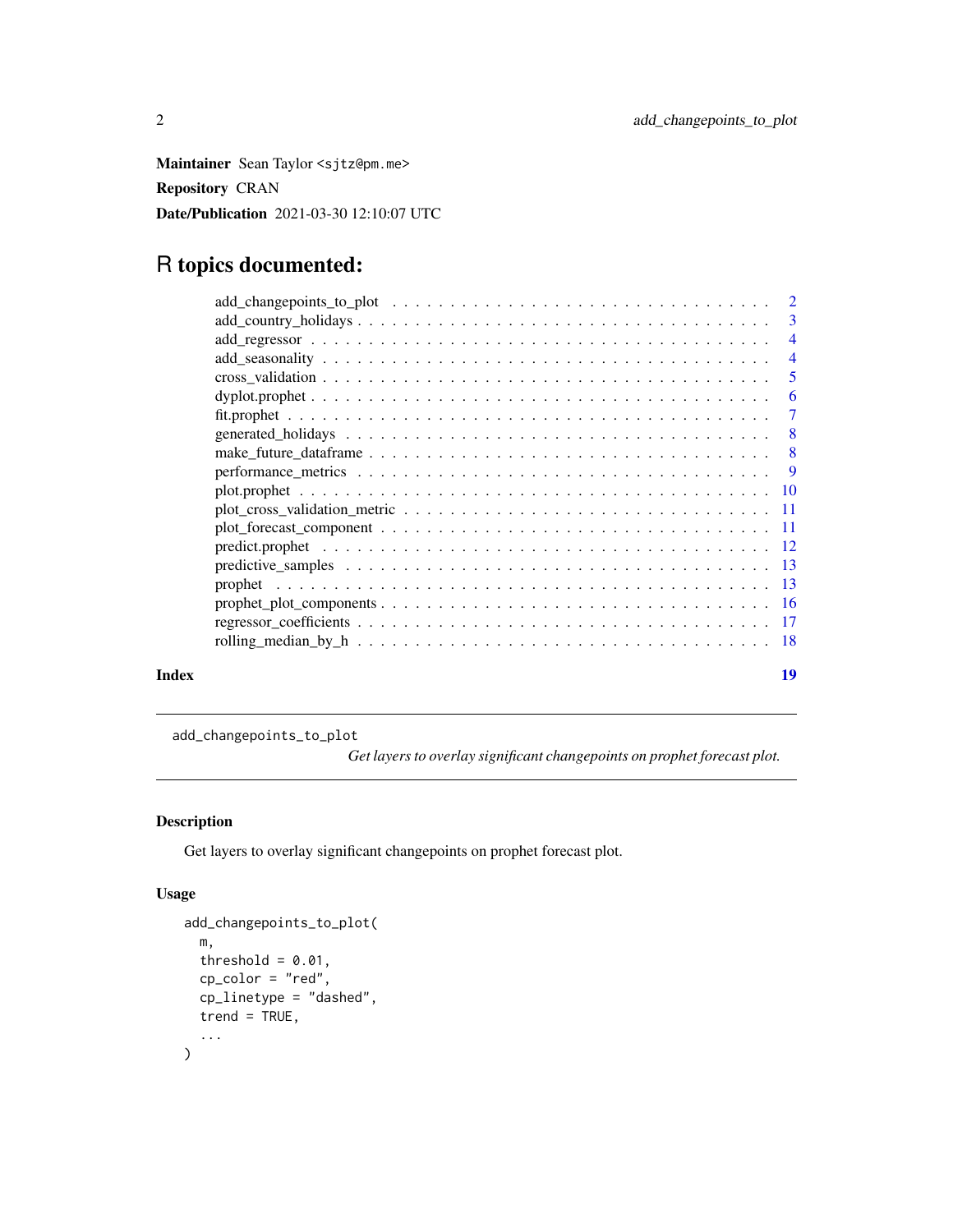#### <span id="page-2-0"></span>Arguments

| m           | Prophet model object.                                                                      |
|-------------|--------------------------------------------------------------------------------------------|
| threshold   | Numeric, changepoints where $abs(delta) \geq threshold$ are significant. (Default<br>0.01) |
| cp_color    | Character, line color. (Default "red")                                                     |
| cp_linetype | Character or integer, line type. (Default "dashed")                                        |
| trend       | Logical, if FALSE, do not draw trend line. (Default TRUE)                                  |
| .           | Other arguments passed on to layers.                                                       |

#### Value

A list of ggplot2 layers.

#### Examples

```
## Not run:
plot(m, fcst) + add_changepoints_to_plot(m)
```
## End(Not run)

add\_country\_holidays *Add in built-in holidays for the specified country.*

# Description

These holidays will be included in addition to any specified on model initialization.

#### Usage

```
add_country_holidays(m, country_name)
```
# Arguments

| m            | Prophet object.                                  |
|--------------|--------------------------------------------------|
| country_name | Name of the country, like 'UnitedStates' or 'US' |

#### Details

Holidays will be calculated for arbitrary date ranges in the history and future. See the online documentation for the list of countries with built-in holidays.

Built-in country holidays can only be set for a single country.

#### Value

The prophet model with the holidays country set.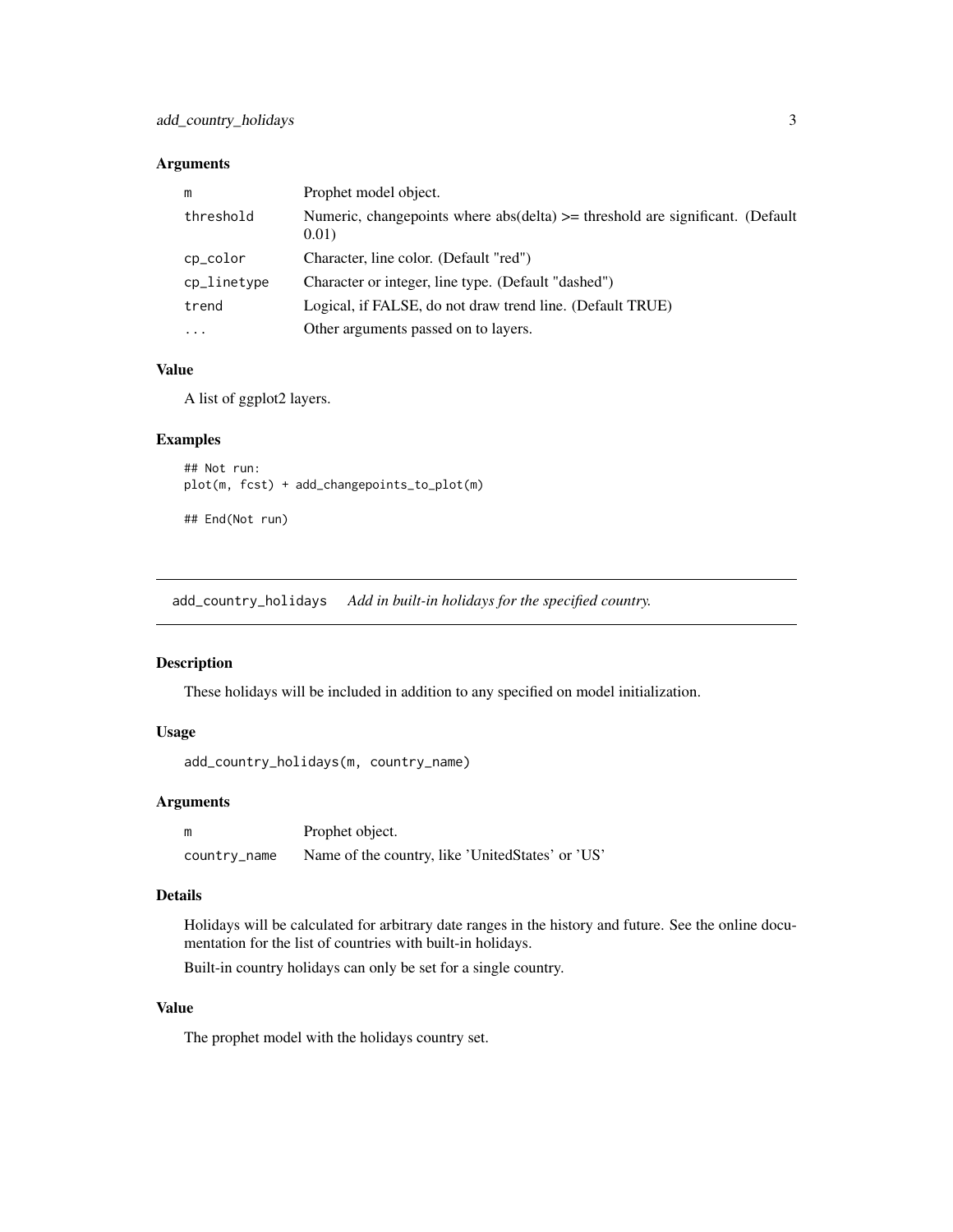#### Description

The dataframe passed to 'fit' and 'predict' will have a column with the specified name to be used as a regressor. When standardize='auto', the regressor will be standardized unless it is binary. The regression coefficient is given a prior with the specified scale parameter. Decreasing the prior scale will add additional regularization. If no prior scale is provided, holidays.prior.scale will be used. Mode can be specified as either 'additive' or 'multiplicative'. If not specified, m\$seasonality.mode will be used. 'additive' means the effect of the regressor will be added to the trend, 'multiplicative' means it will multiply the trend.

# Usage

```
add_regressor(m, name, prior.scale = NULL, standardize = "auto", mode = NULL)
```
#### Arguments

| m           | Prophet object.                                                                                                                           |
|-------------|-------------------------------------------------------------------------------------------------------------------------------------------|
| name        | String name of the regressor                                                                                                              |
| prior.scale | Float scale for the normal prior. If not provided, holidays.prior.scale will be<br>used.                                                  |
| standardize | Bool, specify whether this regressor will be standardized prior to fitting. Can be<br>'auto' (standardize if not binary), True, or False. |
| mode        | Optional, 'additive' or 'multiplicative'. Defaults to m\$seasonality.mode.                                                                |

#### Value

The prophet model with the regressor added.

| add_seasonality | Add a seasonal component with specified period, number of Fourier |
|-----------------|-------------------------------------------------------------------|
|                 | components, and prior scale.                                      |

# Description

Increasing the number of Fourier components allows the seasonality to change more quickly (at risk of overfitting). Default values for yearly and weekly seasonalities are 10 and 3 respectively.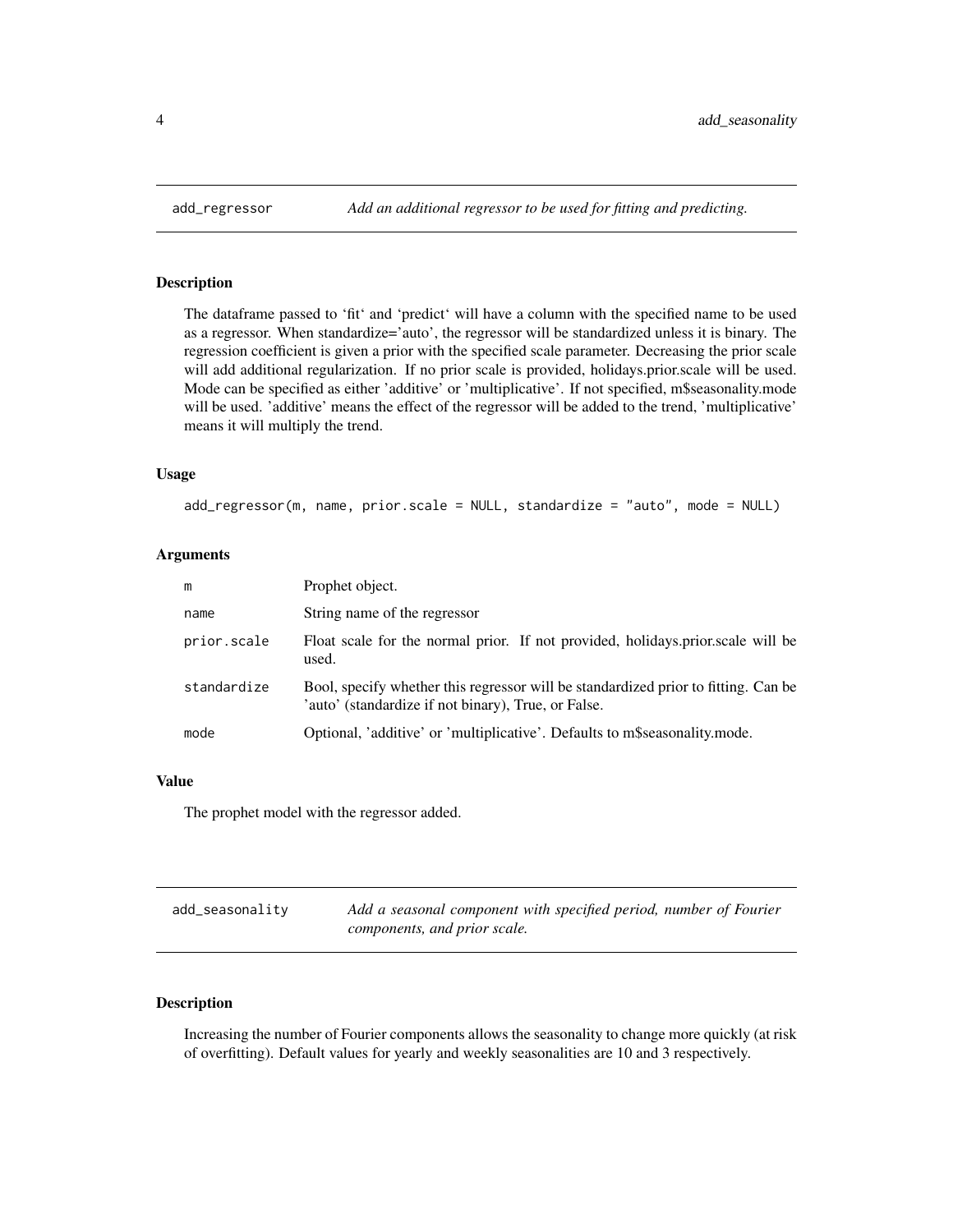<span id="page-4-0"></span>cross\_validation 5

#### Usage

```
add_seasonality(
 m,
  name,
 period,
  fourier.order,
  prior.scale = NULL,
 mode = NULL,
  condition.name = NULL
)
```
# Arguments

| m             | Prophet object.                                          |
|---------------|----------------------------------------------------------|
| name          | String name of the seasonality component.                |
| period        | Float number of days in one period.                      |
| fourier.order | Int number of Fourier components to use.                 |
| prior.scale   | Optional float prior scale for this component.           |
| mode          | Optional 'additive' or 'multiplicative'.                 |
|               | condition.name String name of the seasonality condition. |

#### Details

Increasing prior scale will allow this seasonality component more flexibility, decreasing will dampen it. If not provided, will use the seasonality.prior.scale provided on Prophet initialization (defaults to 10).

Mode can be specified as either 'additive' or 'multiplicative'. If not specified, m\$seasonality.mode will be used (defaults to 'additive'). Additive means the seasonality will be added to the trend, multiplicative means it will multiply the trend.

If condition.name is provided, the dataframe passed to 'fit' and 'predict' should have a column with the specified condition.name containing booleans which decides when to apply seasonality.

#### Value

The prophet model with the seasonality added.

cross\_validation *Cross-validation for time series.*

# Description

Computes forecasts from historical cutoff points which user can input.If not provided, these are computed beginning from (end - horizon), and working backwards making cutoffs with a spacing of period until initial is reached.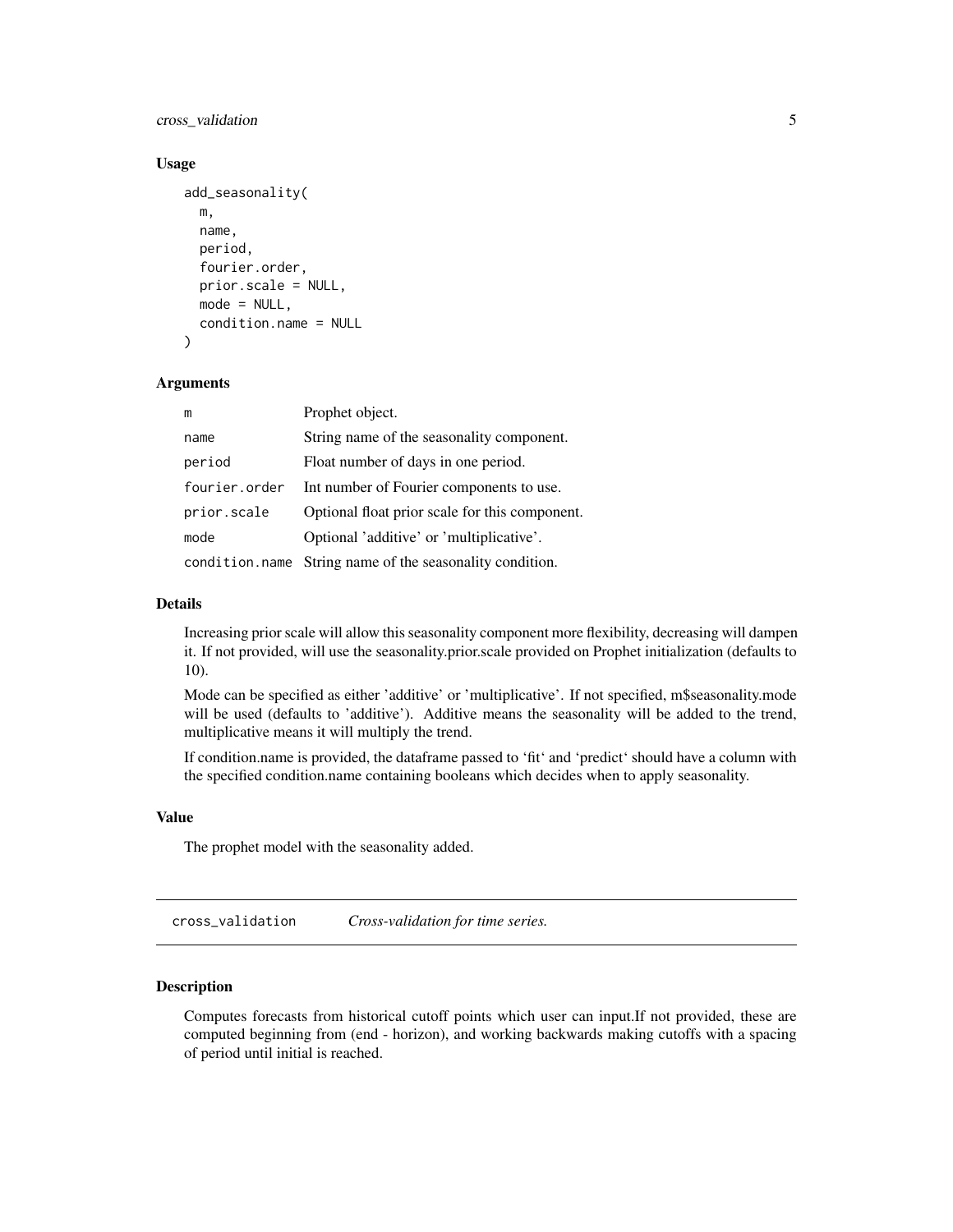# Usage

```
cross_validation(
  model,
  horizon,
  units,
  period = NULL,
  initial = NULL,
  cutoffs = NULL
\mathcal{L}
```
# Arguments

| model   | Fitted Prophet model.                                                                                                                                                                                    |
|---------|----------------------------------------------------------------------------------------------------------------------------------------------------------------------------------------------------------|
| horizon | Integer size of the horizon                                                                                                                                                                              |
| units   | String unit of the horizon, e.g., "days", "secs".                                                                                                                                                        |
| period  | Integer amount of time between cutoff dates. Same units as horizon. If not<br>provided, $0.5 *$ horizon is used.                                                                                         |
| initial | Integer size of the first training period. If not provided, $3 *$ horizon is used.<br>Same units as horizon.                                                                                             |
| cutoffs | Vector of cutoff dates to be used during cross-validation. If not provided works<br>beginning from (end - horizon), works backwards making cutoffs with a spacing<br>of period until initial is reached. |

# Details

.

When period is equal to the time interval of the data, this is the technique described in https://robjhyndman.com/hyndsight/tscv

#### Value

A dataframe with the forecast, actual value, and cutoff date.

dyplot.prophet *Plot the prophet forecast.*

# Description

Plot the prophet forecast.

# Usage

```
dyplot.prophet(x, fcst, uncertainty = TRUE, ...)
```
<span id="page-5-0"></span>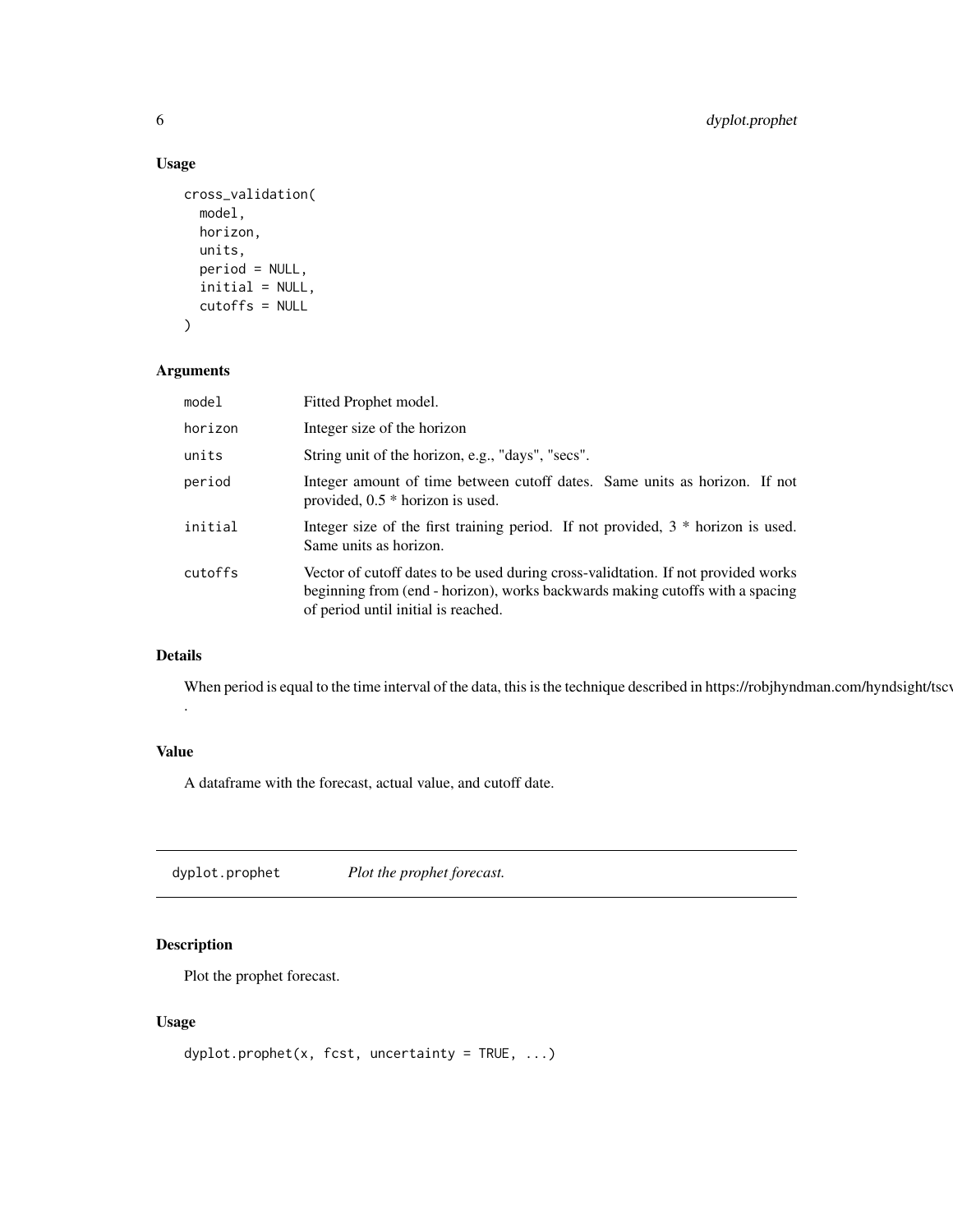# <span id="page-6-0"></span>fit.prophet 7

#### Arguments

| X           | Prophet object.                                                                                                                                                                                             |
|-------------|-------------------------------------------------------------------------------------------------------------------------------------------------------------------------------------------------------------|
| fcst        | Data frame returned by $predict(m, df)$ .                                                                                                                                                                   |
| uncertainty | Optional boolean indicating if the uncertainty interval for yhat should be plotted,<br>which will only be done if $x\$ uncertainty.samples $> 0$ . Must be present in fcst as<br>yhat_lower and yhat_upper. |
| $\cdots$    | additional arguments passed to dygraph::dygraph                                                                                                                                                             |

# Value

A dygraph plot.

#### Examples

```
## Not run:
history <- data.frame(
ds = seq(as.Date('2015-01-01'), as.Date('2016-01-01'), by = 'd'),
y = sin(1:366/200) + rnorm(366)/10)
m <- prophet(history)
future <- make_future_dataframe(m, periods = 365)
forecast <- predict(m, future)
dyplot.prophet(m, forecast)
```
## End(Not run)

<span id="page-6-1"></span>fit.prophet *Fit the prophet model.*

# Description

This sets m\$params to contain the fitted model parameters. It is a list with the following elements: k (M array): M posterior samples of the initial slope. m (M array): The initial intercept. delta (MxN matrix): The slope change at each of N changepoints. beta (MxK matrix): Coefficients for K seasonality features. sigma\_obs (M array): Noise level. Note that M=1 if MAP estimation.

#### Usage

fit.prophet(m, df, ...)

# Arguments

|                         | Prophet object.                                                              |
|-------------------------|------------------------------------------------------------------------------|
| df                      | Data frame.                                                                  |
| $\cdot$ $\cdot$ $\cdot$ | Additional arguments passed to the optimizing or sampling functions in Stan. |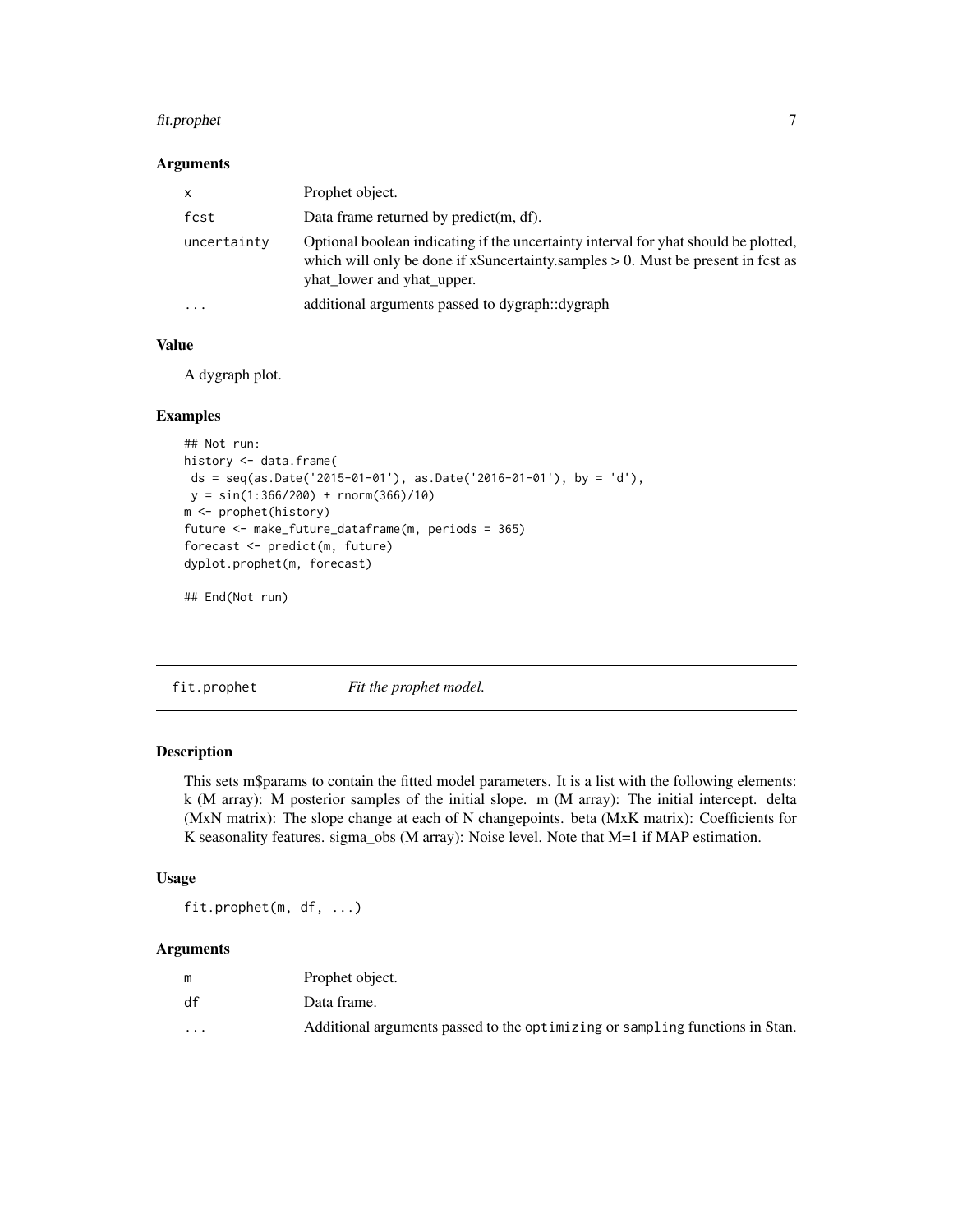<span id="page-7-0"></span>generated\_holidays *holidays table*

# Description

holidays table

# Usage

generated\_holidays

#### Format

A data frame with five variables: ds, holiday, country, year

make\_future\_dataframe *Make dataframe with future dates for forecasting.*

# Description

Make dataframe with future dates for forecasting.

#### Usage

```
make_future_dataframe(m, periods, freq = "day", include_history = TRUE)
```
# Arguments

| m               | Prophet model object.                                                                                              |
|-----------------|--------------------------------------------------------------------------------------------------------------------|
| periods         | Int number of periods to forecast forward.                                                                         |
| freg            | 'day', 'week', 'month', 'quarter', 'year', $1(1 \text{ sec})$ , $60(1 \text{ minute})$ or $3600(1 \text{ hour})$ . |
| include_history |                                                                                                                    |
|                 | Boolean to include the historical dates in the data frame for predictions.                                         |

#### Value

Dataframe that extends forward from the end of m\$history for the requested number of periods.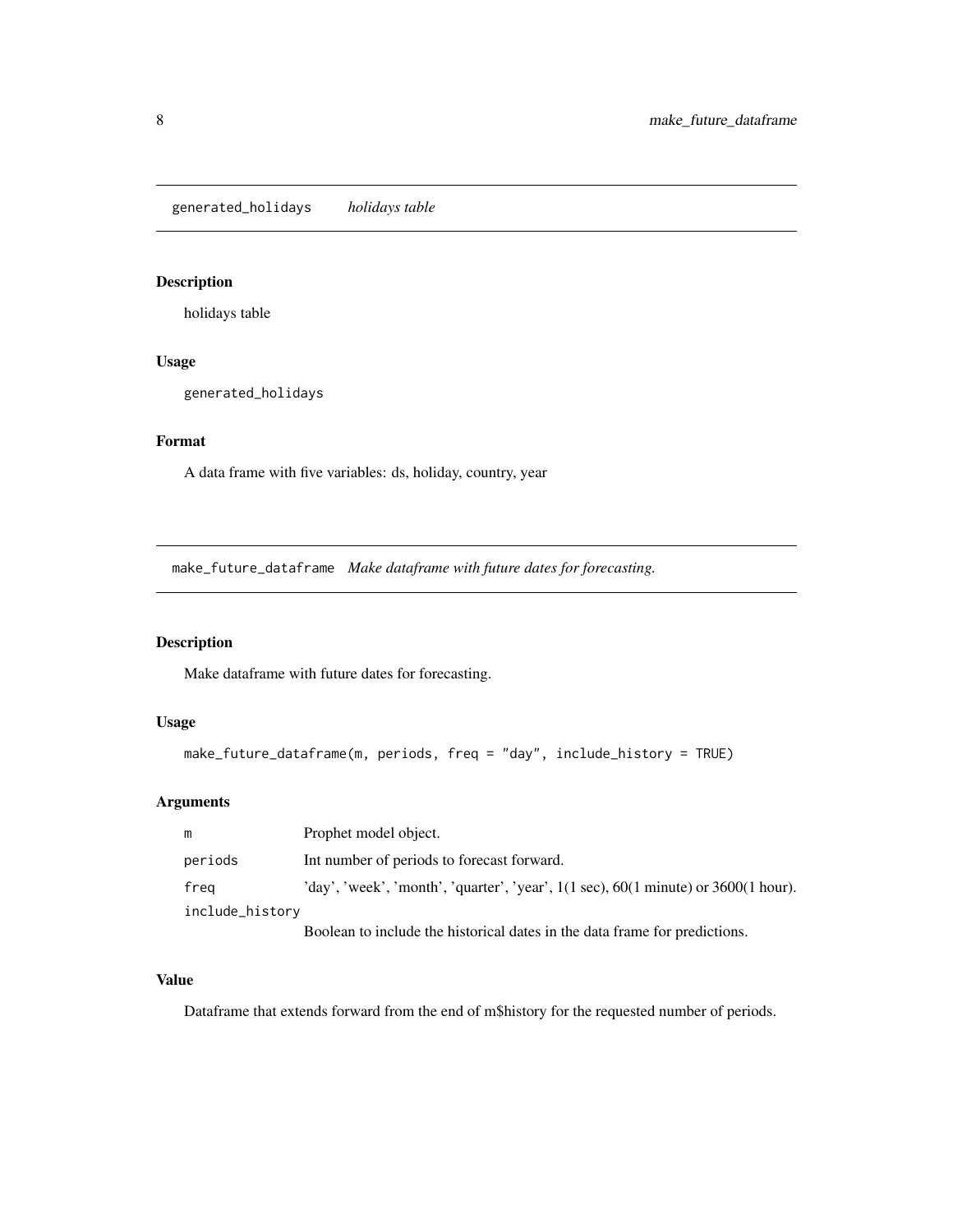<span id="page-8-0"></span>performance\_metrics *Compute performance metrics from cross-validation results.*

# **Description**

Computes a suite of performance metrics on the output of cross-validation. By default the following metrics are included: 'mse': mean squared error, 'rmse': root mean squared error, 'mae': mean absolute error, 'mape': mean percent error, 'mdape': median percent error, 'smape': symmetric mean absolute percentage error, 'coverage': coverage of the upper and lower intervals

#### Usage

```
performance_metrics(df, metrics = NULL, rolling_window = 0.1)
```
#### Arguments

| df      | The dataframe returned by cross_validation.                                                                                             |
|---------|-----------------------------------------------------------------------------------------------------------------------------------------|
| metrics | An array of performance metrics to compute. If not provided, will use c('mse',<br>'rmse', 'mae', 'mape', 'mdape', 'smape', 'coverage'). |
|         | rolling window Proportion of data to use in each rolling window for computing the metrics.<br>Should be in $[0, 1]$ to average.         |

#### Details

A subset of these can be specified by passing a list of names as the 'metrics' argument.

Metrics are calculated over a rolling window of cross validation predictions, after sorting by horizon. Averaging is first done within each value of the horizon, and then across horizons as needed to reach the window size. The size of that window (number of simulated forecast points) is determined by the rolling\_window argument, which specifies a proportion of simulated forecast points to include in each window. rolling\_window=0 will compute it separately for each horizon. The default of rolling\_window=0.1 will use 10 rolling\_window=1 will compute the metric across all simulated forecast points. The results are set to the right edge of the window.

If rolling\_window  $< 0$ , then metrics are computed at each datapoint with no averaging (i.e., 'mse' will actually be squared error with no mean).

The output is a dataframe containing column 'horizon' along with columns for each of the metrics computed.

#### Value

A dataframe with a column for each metric, and column 'horizon'.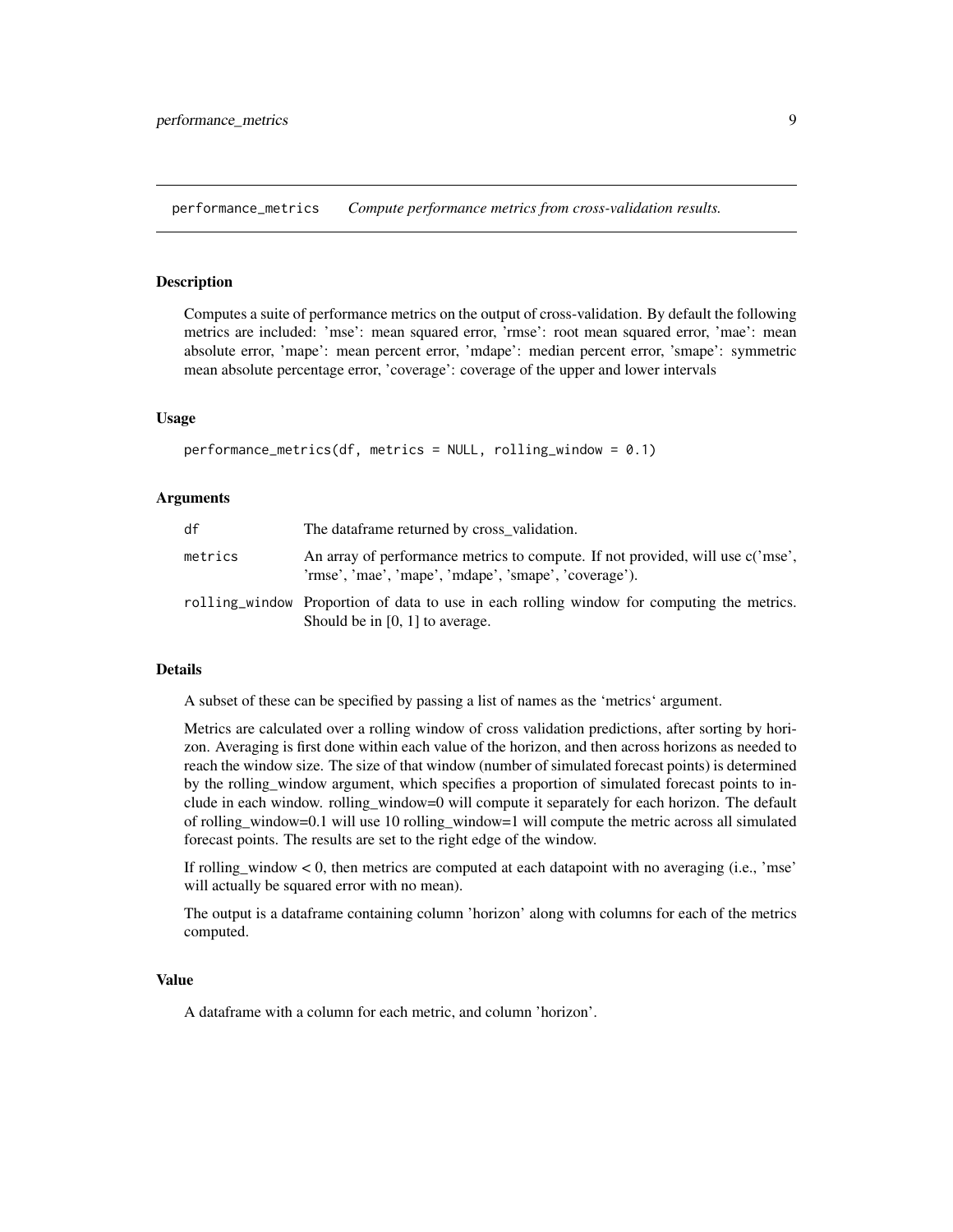<span id="page-9-0"></span>

# Description

Plot the prophet forecast.

#### Usage

```
## S3 method for class 'prophet'
plot(
 x,
 fcst,
 uncertainty = TRUE,
 plot_cap = TRUE,
 xlabel = "ds",ylabel = "y",...
\mathcal{L}
```
# Arguments

| $\times$    | Prophet object.                                                                                                                                                                                              |
|-------------|--------------------------------------------------------------------------------------------------------------------------------------------------------------------------------------------------------------|
| fcst        | Data frame returned by $predict(m, df)$ .                                                                                                                                                                    |
| uncertainty | Optional boolean indicating if the uncertainty interval for yhat should be plotted,<br>which will only be done if $x\$ suncertainty.samples $> 0$ . Must be present in fest as<br>yhat_lower and yhat_upper. |
| plot_cap    | Boolean indicating if the capacity should be shown in the figure, if available.                                                                                                                              |
| xlabel      | Optional label for x-axis                                                                                                                                                                                    |
| vlabel      | Optional label for y-axis                                                                                                                                                                                    |
| $\ddotsc$   | additional arguments                                                                                                                                                                                         |

# Value

A ggplot2 plot.

# Examples

```
## Not run:
history <- data.frame(ds = seq(as.Date('2015-01-01'), as.Date('2016-01-01'), by = 'd'),
                      y = \sin(1:366/200) + \text{rnorm}(366)/10m <- prophet(history)
future <- make_future_dataframe(m, periods = 365)
forecast <- predict(m, future)
plot(m, forecast)
```
## End(Not run)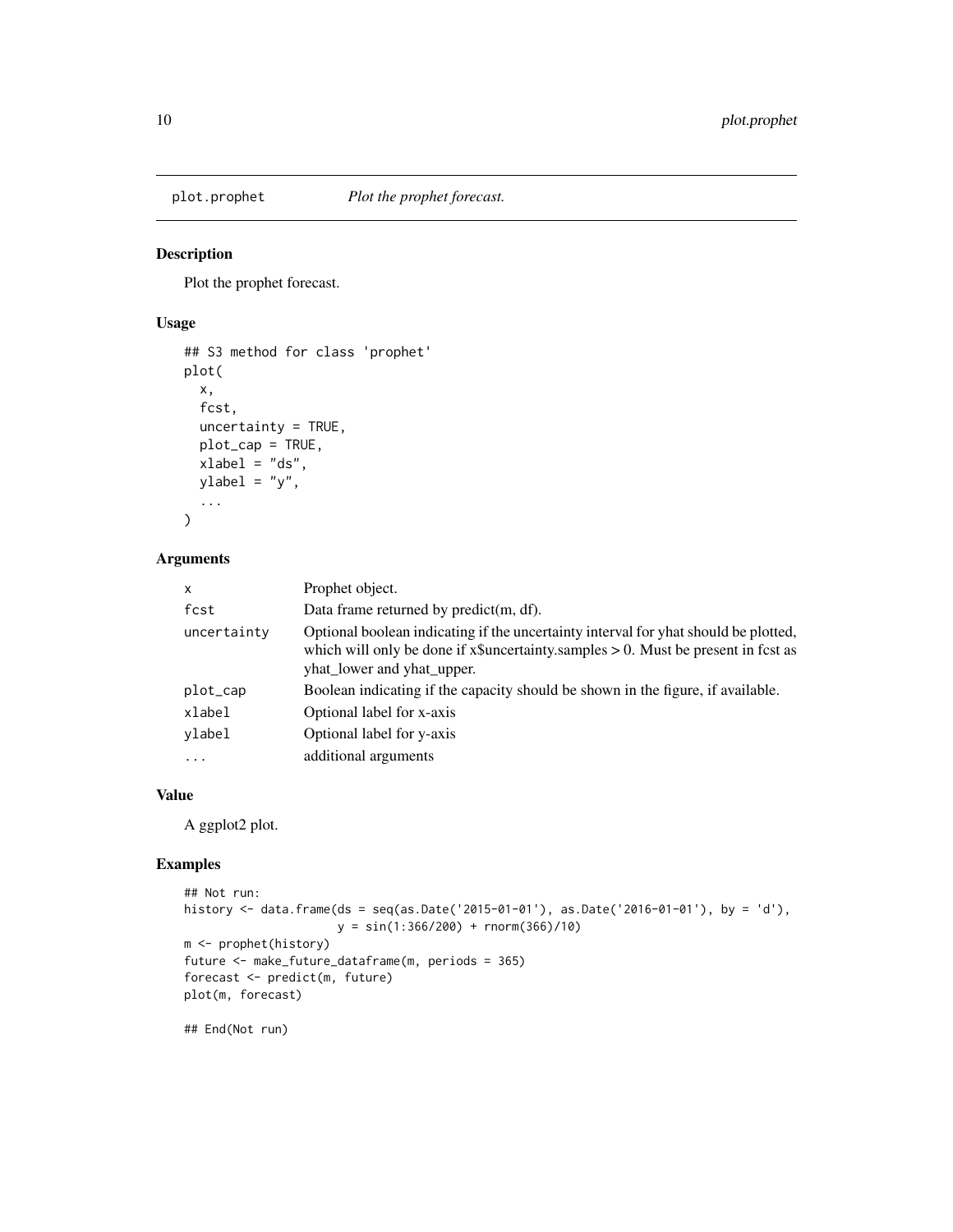<span id="page-10-0"></span>plot\_cross\_validation\_metric

*Plot a performance metric vs. forecast horizon from cross validation. Cross validation produces a collection of out-of-sample model predictions that can be compared to actual values, at a range of different horizons (distance from the cutoff). This computes a specified performance metric for each prediction, and aggregated over a rolling window with horizon.*

# **Description**

This uses fbprophet.diagnostics.performance\_metrics to compute the metrics. Valid values of metric are 'mse', 'rmse', 'mae', 'mape', and 'coverage'.

#### Usage

plot\_cross\_validation\_metric(df\_cv, metric, rolling\_window = 0.1)

#### Arguments

| df cv  | The output from fbprophet.diagnostics.cross validation.                                                |
|--------|--------------------------------------------------------------------------------------------------------|
| metric | Metric name, one of 'mse', 'rmse', 'mae', 'mape', 'coverage'.                                          |
|        | rolling window Proportion of data to use for rolling average of metric. In [0, 1]. Defaults to $0.1$ . |

#### Details

rolling\_window is the proportion of data included in the rolling window of aggregation. The default value of 0.1 means 10 aggregation for computing the metric.

As a concrete example, if metric='mse', then this plot will show the squared error for each cross validation prediction, along with the MSE averaged over rolling windows of 10

#### Value

A ggplot2 plot.

plot\_forecast\_component

*Plot a particular component of the forecast.*

#### Description

Plot a particular component of the forecast.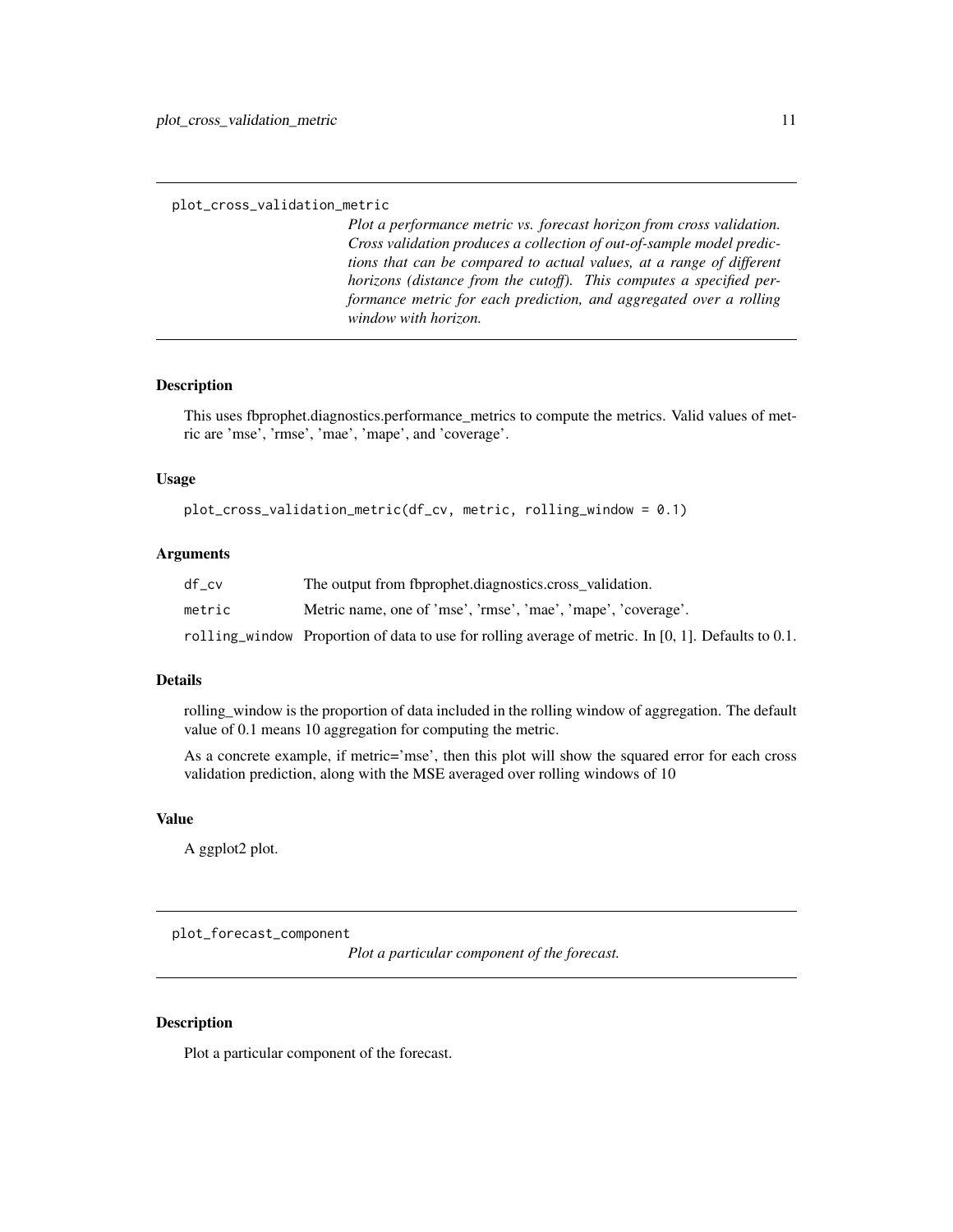# <span id="page-11-0"></span>Usage

plot\_forecast\_component(m, fcst, name, uncertainty = TRUE, plot\_cap = FALSE)

# Arguments

| m           | Prophet model                                                                                                |
|-------------|--------------------------------------------------------------------------------------------------------------|
| fcst        | Dataframe output of 'predict'.                                                                               |
| name        | String name of the component to plot (column of fest).                                                       |
| uncertainty | Optional boolean to plot uncertainty intervals, which will only be done if m\$uncertainty.samples<br>$> 0$ . |
| plot_cap    | Boolean indicating if the capacity should be shown in the figure, if available.                              |
|             |                                                                                                              |

# Value

A ggplot2 plot.

# Description

Predict using the prophet model.

# Usage

## S3 method for class 'prophet' predict(object, df = NULL, ...)

# Arguments

| object   | Prophet object.                                                                                                                                          |
|----------|----------------------------------------------------------------------------------------------------------------------------------------------------------|
| df       | Dataframe with dates for predictions (column ds), and capacity (column cap) if<br>logistic growth. If not provided, predictions are made on the history. |
| $\cdots$ | additional arguments.                                                                                                                                    |

# Value

A dataframe with the forecast components.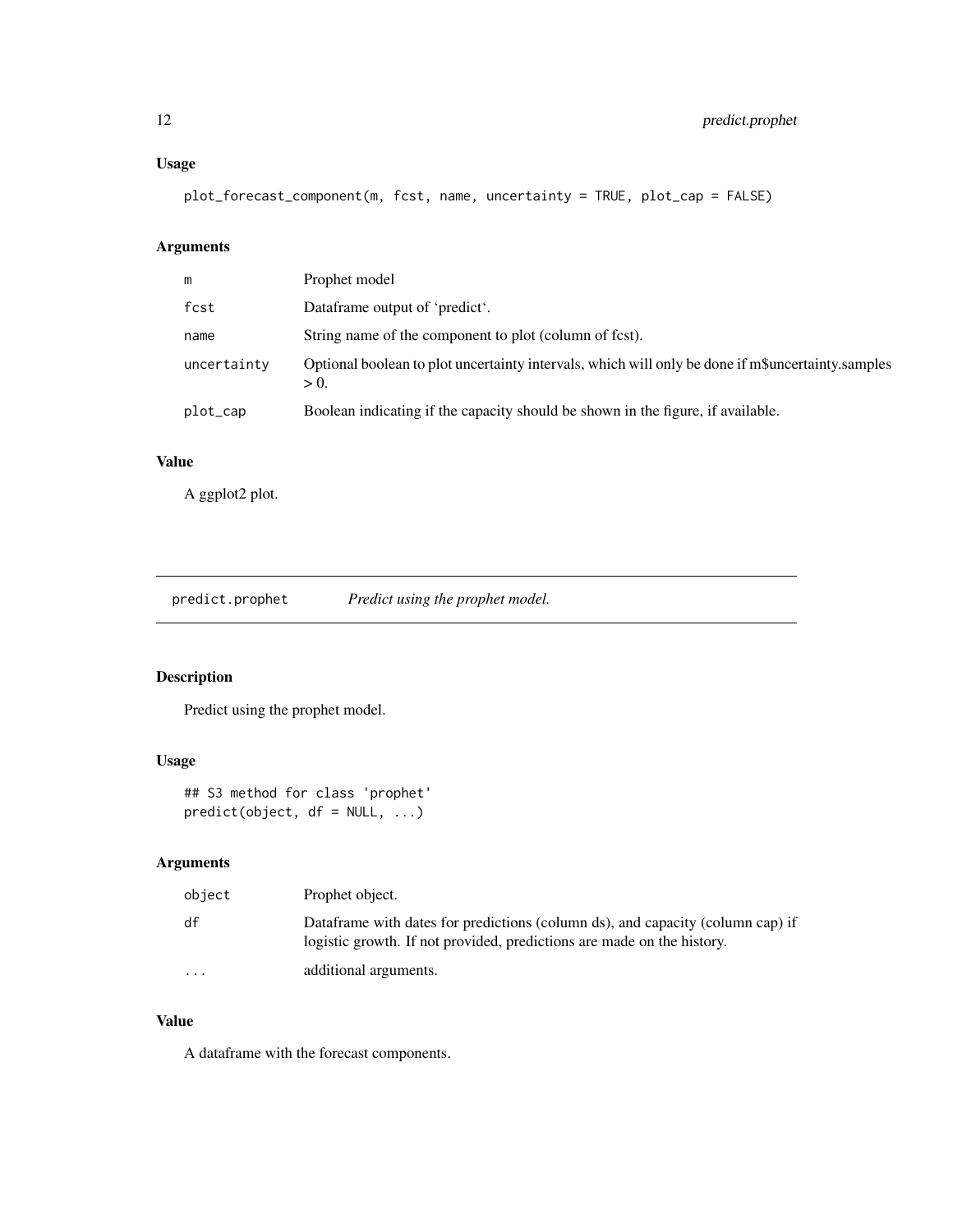# <span id="page-12-0"></span>predictive\_samples 13

#### Examples

```
## Not run:
history <- data.frame(ds = seq(as.Date('2015-01-01'), as.Date('2016-01-01'), by = 'd'),
                      y = sin(1:366/200) + rnorm(366)/10)
m <- prophet(history)
future <- make_future_dataframe(m, periods = 365)
forecast <- predict(m, future)
plot(m, forecast)
## End(Not run)
```
predictive\_samples *Sample from the posterior predictive distribution.*

#### Description

Sample from the posterior predictive distribution.

#### Usage

```
predictive_samples(m, df)
```
#### Arguments

|    | Prophet object.                                                                                    |
|----|----------------------------------------------------------------------------------------------------|
| df | Dataframe with dates for predictions (column ds), and capacity (column cap) if<br>logistic growth. |

# Value

A list with items "trend" and "yhat" containing posterior predictive samples for that component.

prophet *Prophet forecaster.*

#### Description

Prophet forecaster.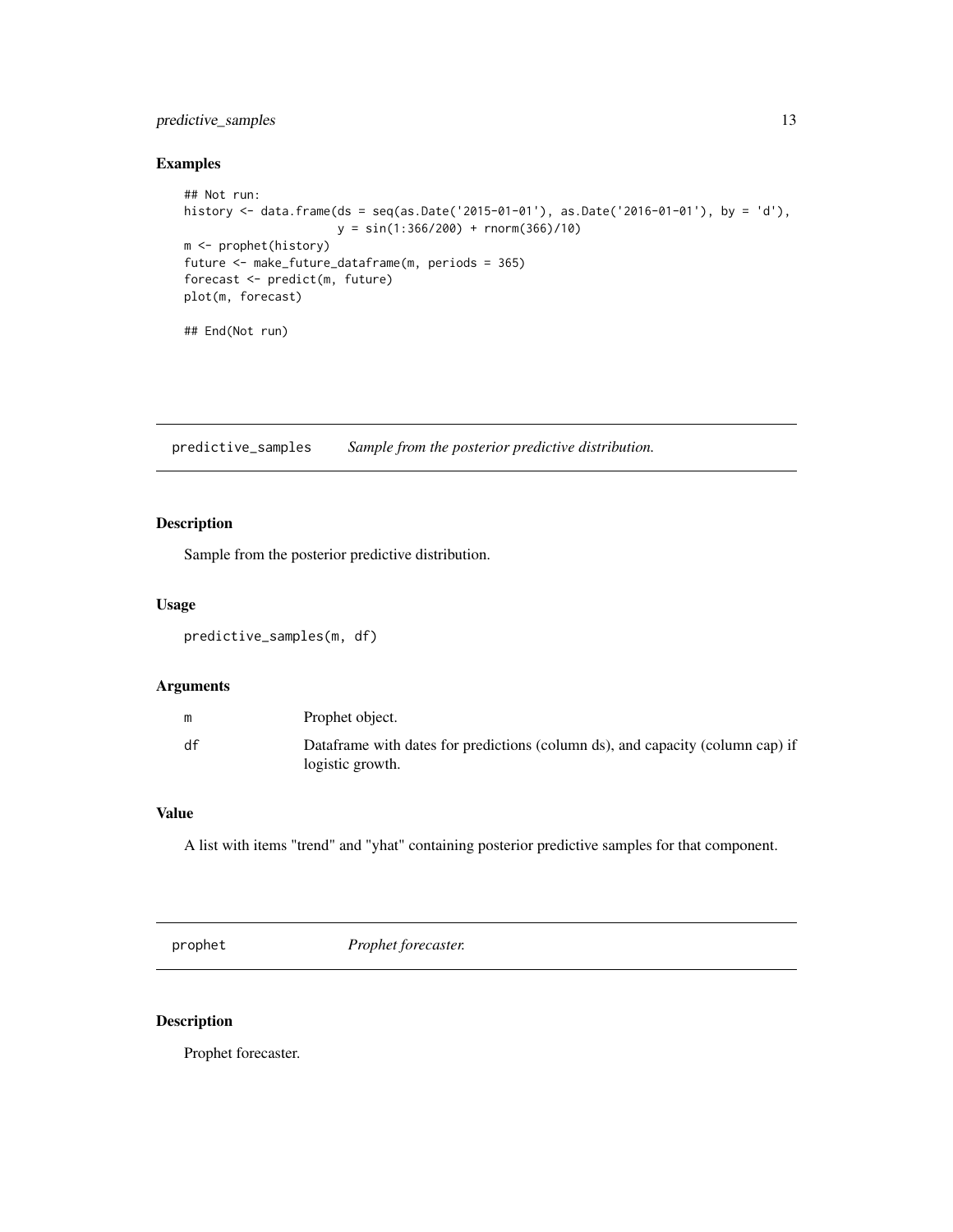14 prophet

# Usage

```
prophet(
 df = NULL,growth = "linear",
  changepoints = NULL,
  n.changepoints = 25,
  changepoint.range = 0.8,
  yearly.seasonality = "auto",
  weekly.seasonality = "auto",
  daily.seasonality = "auto",
  holidays = NULL,
  seasonality.mode = "additive",
  seasonality.prior.scale = 10,
  holidays.prior.scale = 10,
  changepoint.prior.scale = 0.05,
 mcmc.samples = 0,
  interval.width = 0.8,uncertainty.samples = 1000,
 fit = TRUE,...
\mathcal{L}
```
# Arguments

| df                 | (optional) Dataframe containing the history. Must have columns ds (date type)<br>and y, the time series. If growth is logistic, then df must also have a column cap<br>that specifies the capacity at each ds. If not provided, then the model object will<br>be instantiated but not fit; use fit.prophet(m, df) to fit the model. |
|--------------------|-------------------------------------------------------------------------------------------------------------------------------------------------------------------------------------------------------------------------------------------------------------------------------------------------------------------------------------|
| growth             | String 'linear', 'logistic', or 'flat' to specify a linear, logistic or flat trend.                                                                                                                                                                                                                                                 |
| changepoints       | Vector of dates at which to include potential changepoints. If not specified,<br>potential changepoints are selected automatically.                                                                                                                                                                                                 |
|                    | n. changepoints Number of potential changepoints to include. Not used if input 'changepoints'<br>is supplied. If 'changepoints' is not supplied, then n.changepoints potential<br>changepoints are selected uniformly from the first 'changepoint.range' propor-<br>tion of df\$ds.                                                 |
| changepoint.range  |                                                                                                                                                                                                                                                                                                                                     |
|                    | Proportion of history in which trend changepoints will be estimated. Defaults to<br>0.8 for the first 80 'changepoints' is specified.                                                                                                                                                                                               |
| yearly.seasonality |                                                                                                                                                                                                                                                                                                                                     |
|                    | Fit yearly seasonality. Can be 'auto', TRUE, FALSE, or a number of Fourier<br>terms to generate.                                                                                                                                                                                                                                    |
| weekly.seasonality |                                                                                                                                                                                                                                                                                                                                     |
|                    | Fit weekly seasonality. Can be 'auto', TRUE, FALSE, or a number of Fourier                                                                                                                                                                                                                                                          |
|                    | terms to generate.                                                                                                                                                                                                                                                                                                                  |
| daily.seasonality  |                                                                                                                                                                                                                                                                                                                                     |
|                    | Fit daily seasonality. Can be 'auto', TRUE, FALSE, or a number of Fourier<br>terms to generate.                                                                                                                                                                                                                                     |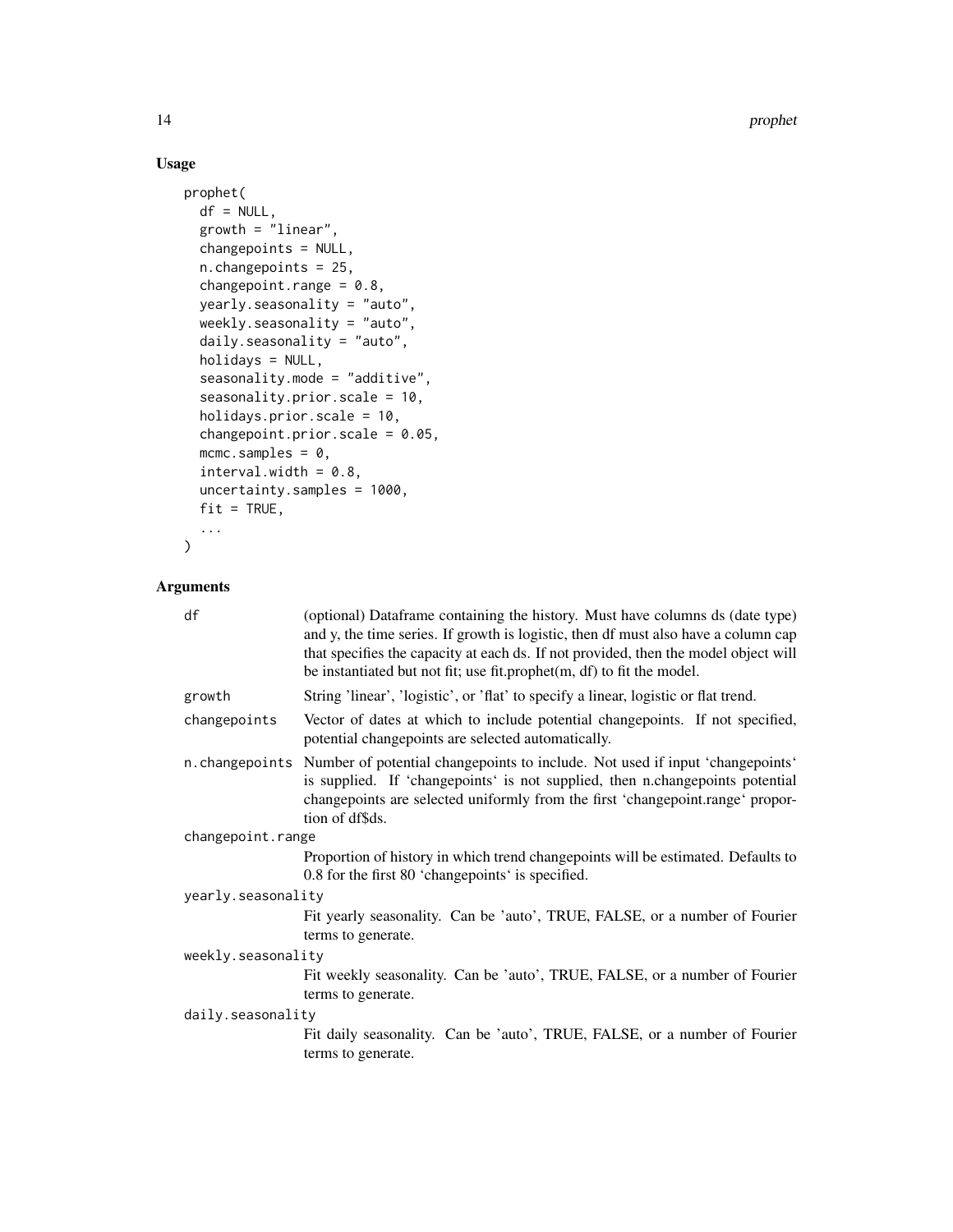#### <span id="page-14-0"></span>prophet that the contract of the contract of the contract of the contract of the contract of the contract of the contract of the contract of the contract of the contract of the contract of the contract of the contract of t

| holidays                | data frame with columns holiday (character) and ds (date type)and optionally<br>columns lower_window and upper_window which specify a range of days around<br>the date to be included as holidays. lower_window=-2 will include 2 days prior<br>to the date as holidays. Also optionally can have a column prior_scale specify-<br>ing the prior scale for each holiday. |
|-------------------------|--------------------------------------------------------------------------------------------------------------------------------------------------------------------------------------------------------------------------------------------------------------------------------------------------------------------------------------------------------------------------|
| seasonality.mode        |                                                                                                                                                                                                                                                                                                                                                                          |
|                         | 'additive' (default) or 'multiplicative'.                                                                                                                                                                                                                                                                                                                                |
| seasonality.prior.scale |                                                                                                                                                                                                                                                                                                                                                                          |
|                         | Parameter modulating the strength of the seasonality model. Larger values allow<br>the model to fit larger seasonal fluctuations, smaller values dampen the season-<br>ality. Can be specified for individual seasonalities using add_seasonality.                                                                                                                       |
| holidays.prior.scale    |                                                                                                                                                                                                                                                                                                                                                                          |
|                         | Parameter modulating the strength of the holiday components model, unless<br>overridden in the holidays input.                                                                                                                                                                                                                                                           |
| changepoint.prior.scale |                                                                                                                                                                                                                                                                                                                                                                          |
|                         | Parameter modulating the flexibility of the automatic changepoint selection.<br>Large values will allow many changepoints, small values will allow few change-<br>points.                                                                                                                                                                                                |
| mcmc.samples            | Integer, if greater than 0, will do full Bayesian inference with the specified num-<br>ber of MCMC samples. If 0, will do MAP estimation.                                                                                                                                                                                                                                |
|                         | interval. width Numeric, width of the uncertainty intervals provided for the forecast. If mcmc.samples=0,<br>this will be only the uncertainty in the trend using the MAP estimate of the ex-<br>trapolated generative model. If mcmc.samples>0, this will be integrated over all<br>model parameters, which will include uncertainty in seasonality.                    |
| uncertainty.samples     |                                                                                                                                                                                                                                                                                                                                                                          |
|                         | Number of simulated draws used to estimate uncertainty intervals. Settings this<br>value to 0 or False will disable uncertainty estimation and speed up the calcula-<br>tion.                                                                                                                                                                                            |
| fit                     | Boolean, if FALSE the model is initialized but not fit.                                                                                                                                                                                                                                                                                                                  |
| $\cdots$                | Additional arguments, passed to fit.prophet                                                                                                                                                                                                                                                                                                                              |
|                         |                                                                                                                                                                                                                                                                                                                                                                          |

# Value

A prophet model.

# Examples

```
## Not run:
history <- data.frame(ds = seq(as.Date('2015-01-01'), as.Date('2016-01-01'), by = 'd'),
                     y = sin(1:366/200) + rnorm(366)/10)m <- prophet(history)
## End(Not run)
```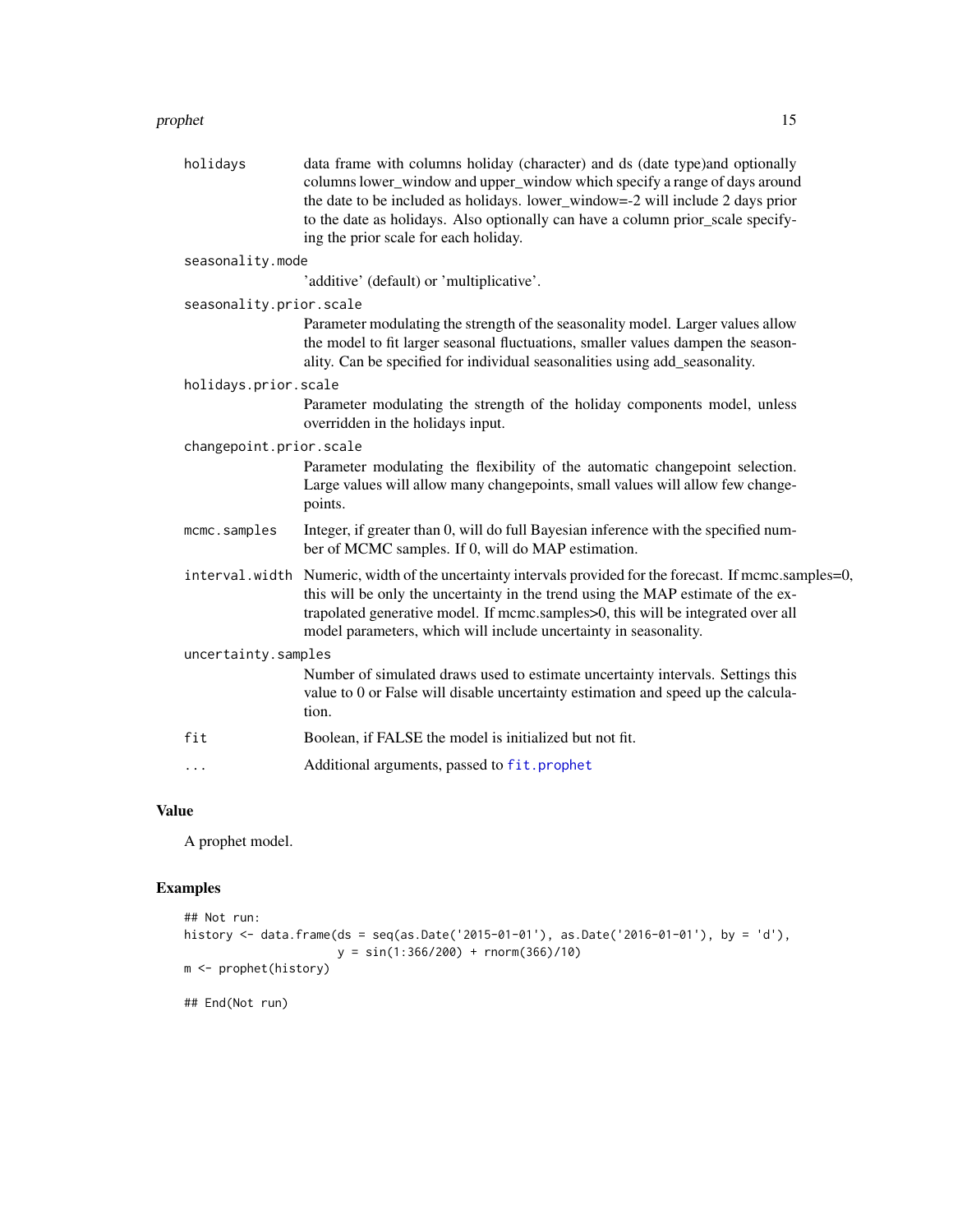<span id="page-15-0"></span>prophet\_plot\_components

*Plot the components of a prophet forecast. Prints a ggplot2 with whichever are available of: trend, holidays, weekly seasonality, yearly seasonality, and additive and multiplicative extra regressors.*

#### Description

Plot the components of a prophet forecast. Prints a ggplot2 with whichever are available of: trend, holidays, weekly seasonality, yearly seasonality, and additive and multiplicative extra regressors.

#### Usage

```
prophet_plot_components(
 m,
  fcst,
 uncertainty = TRUE,plot_cap = TRUE,
 weekly_start = 0,
 yearly_start = 0,render_plot = TRUE
)
```
#### Arguments

| m            | Prophet object.                                                                                                                                                                                           |  |
|--------------|-----------------------------------------------------------------------------------------------------------------------------------------------------------------------------------------------------------|--|
| fcst         | Data frame returned by predict(m, df).                                                                                                                                                                    |  |
| uncertainty  | Optional boolean indicating if the uncertainty interval should be plotted for the<br>trend, from fcst columns trend_lower and trend_upper. This will only be done if<br>$m\$ Suncertainty.samples $> 0$ . |  |
| plot_cap     | Boolean indicating if the capacity should be shown in the figure, if available.                                                                                                                           |  |
| weekly_start | Integer specifying the start day of the weekly seasonality plot. 0 (default) starts<br>the week on Sunday. 1 shifts by 1 day to Monday, and so on.                                                        |  |
| yearly_start | Integer specifying the start day of the yearly seasonality plot. 0 (default) starts<br>the year on Jan 1. 1 shifts by 1 day to Jan 2, and so on.                                                          |  |
| render_plot  | Boolean indicating if the plots should be rendered. Set to FALSE if you want<br>the function to only return the list of panels.                                                                           |  |

# Value

Invisibly return a list containing the plotted ggplot objects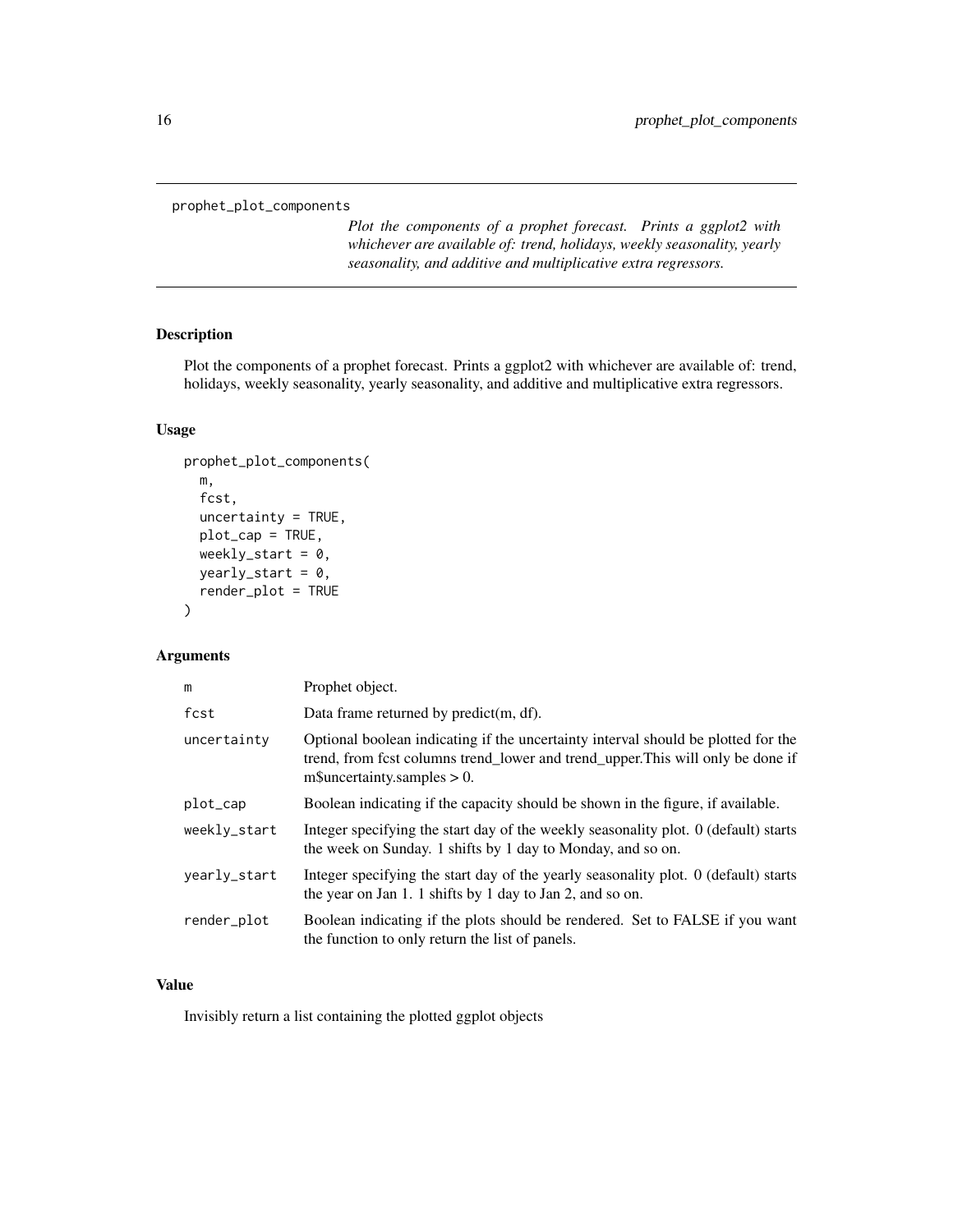#### <span id="page-16-0"></span>regressor\_coefficients

*Summarise the coefficients of the extra regressors used in the model. For additive regressors, the coefficient represents the incremental impact on* y *of a unit increase in the regressor. For multiplicative regressors, the incremental impact is equal to* trend(t) *multiplied by the coefficient.*

#### Description

Coefficients are measured on the original scale of the training data.

#### Usage

```
regressor_coefficients(m)
```
# Arguments

m Prophet model object, after fitting.

#### Details

Output dataframe columns:

- regressor: Name of the regressor
- regressor\_mode: Whether the regressor has an additive or multiplicative effect on y.
- center: The mean of the regressor if it was standardized. Otherwise 0.
- coef\_lower: Lower bound for the coefficient, estimated from the MCMC samples. Only different to coef if mcmc\_samples > 0.
- coef: Expected value of the coefficient.
- coef\_upper: Upper bound for the coefficient, estimated from MCMC samples. Only to different to coef if mcmc\_samples > 0.

#### Value

Dataframe with one row per regressor.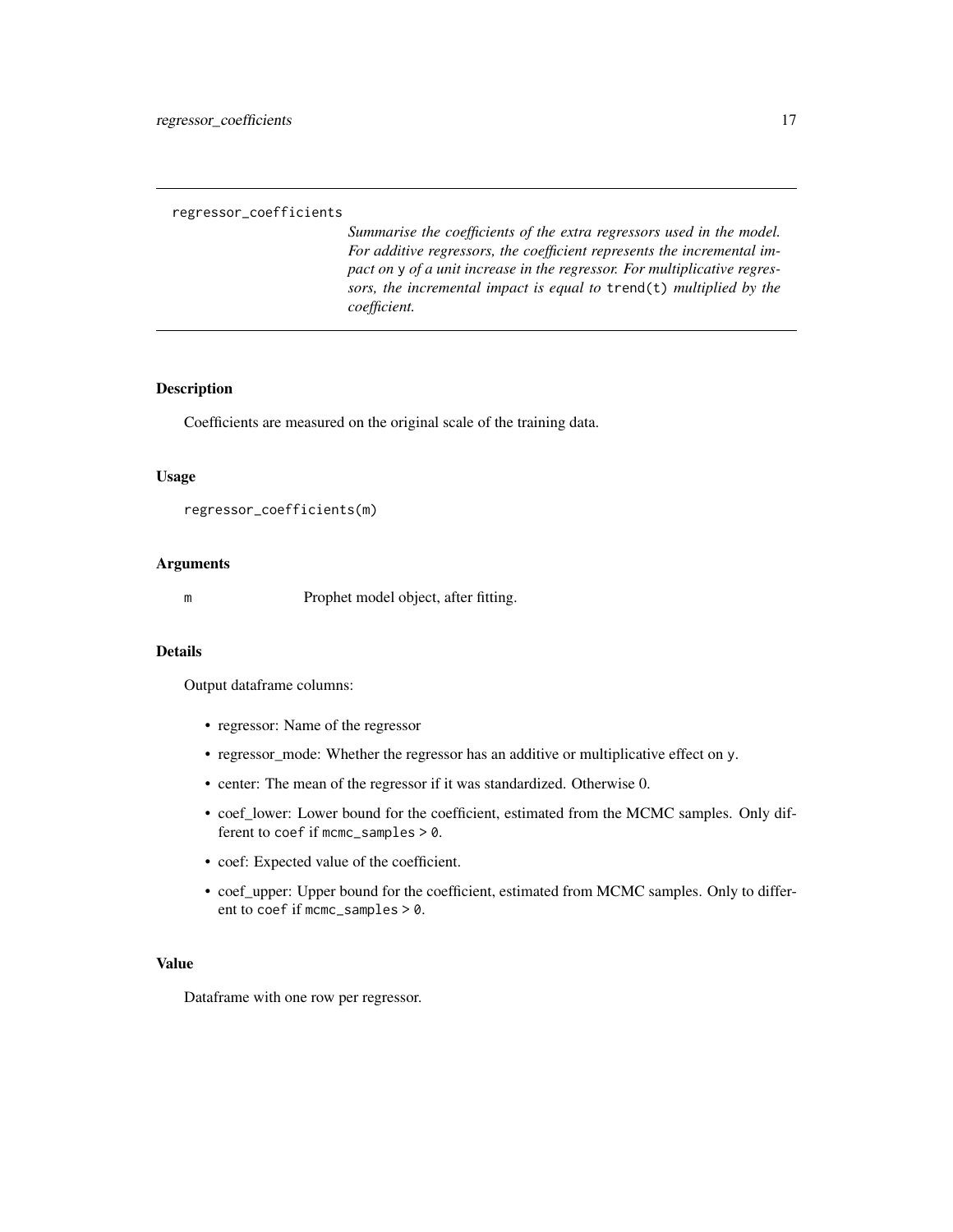<span id="page-17-0"></span>rolling\_median\_by\_h *Compute a rolling median of x, after first aggregating by h*

# Description

Right-aligned. Computes a single median for each unique value of h. Each median is over at least w samples.

#### Usage

rolling\_median\_by\_h(x, h, w, name)

# Arguments

| X    | Array.                                       |
|------|----------------------------------------------|
| h    | Array of horizon for each value in x.        |
| W    | Integer window size (number of elements).    |
| name | String name for metric in result data frame. |

# Details

For each h where there are fewer than w samples, we take samples from the previous h,

# Value

Dataframe with columns horizon and name, the rolling median of x.